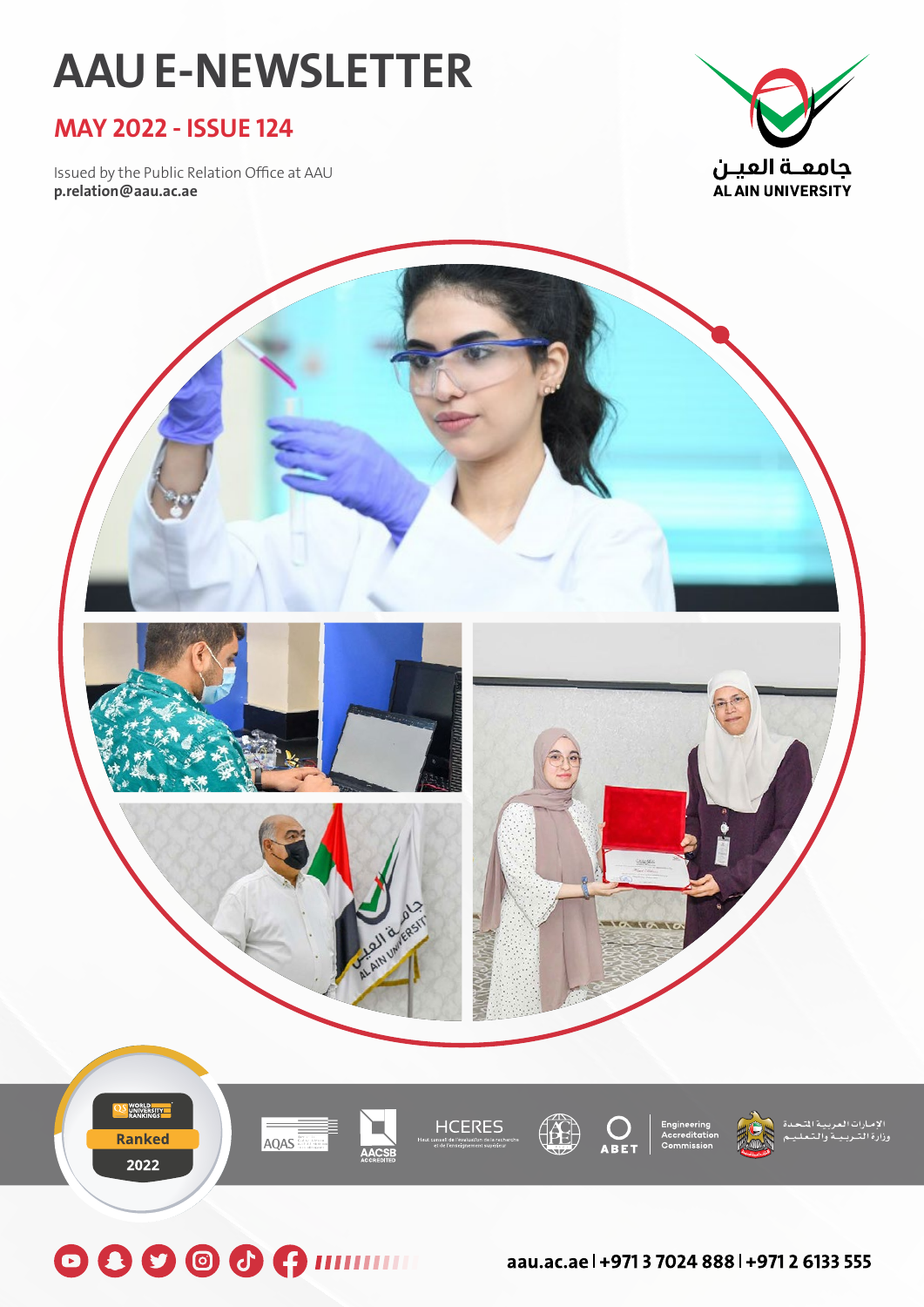### **AAU students won advanced places in the Universities Students Research Competition**



The AAU students won advanced places during their participation in the 9<sup>th</sup> Universities Research Competition organized by the Abu Dhabi University, which is considered the largest student research competition in the Arab world and aims to enhance the capabilities and initiatives of scientific research among university students.

Students; Lumara Salem, Soha Ahmad, Al Reem Abdulrahman, and Areba Abed, from the College of Engineering –Software Engineering Program, won a financial grant of 10,000 AED for their creation of a smart application that searches for prescribing medicines, under the supervision of Dr. Essam Al-Azouni.

In the Pharmaceutical Sciences Category, the College of Pharmacy students won two prizes. The First place went to students; Lama Abuamer, Sedra Kremesh, and Yusra Maher, on their research entitled: Identification of potential hENT1 inhibitors using a combined approach of ligand-based and receptor-based virtual screening, under the supervision of Prof. Mohammad Ghattas –Deputy Dean of the College of Pharmacy and, Dr. Azza Ramadan. While the second place was for students; Nour Dabbagh.



### **Various activities on the occasion of the World Telecommunication and Information Society Day**



The Deanship of Student Affairs - Abu Dhabi Campus - in cooperation with the College of Engineering, organized an event on the occasion of the World Telecommunication and Information Society Day. The event included a lecture entitled "Internet of Things: Fundamentals, Applications and Future Directions", as well as a student exhibition. The lecture was presented by Prof. Arafat Al-Dweik- Professor in the



Department of Electricity and Computer Science, where he started with an introduction to the Internet of Things (IoT), then moved to Internet of Things engineering, and ended the workshop with the Internet of Things challenges and proposed solutions. As for the other part of the lecture, students competed on the Quizziz online platform, presented by a student from the College of Engineering.



#### 000000mmm aau.ac.ae | +971 3 7024 888 | +971 2 6133 555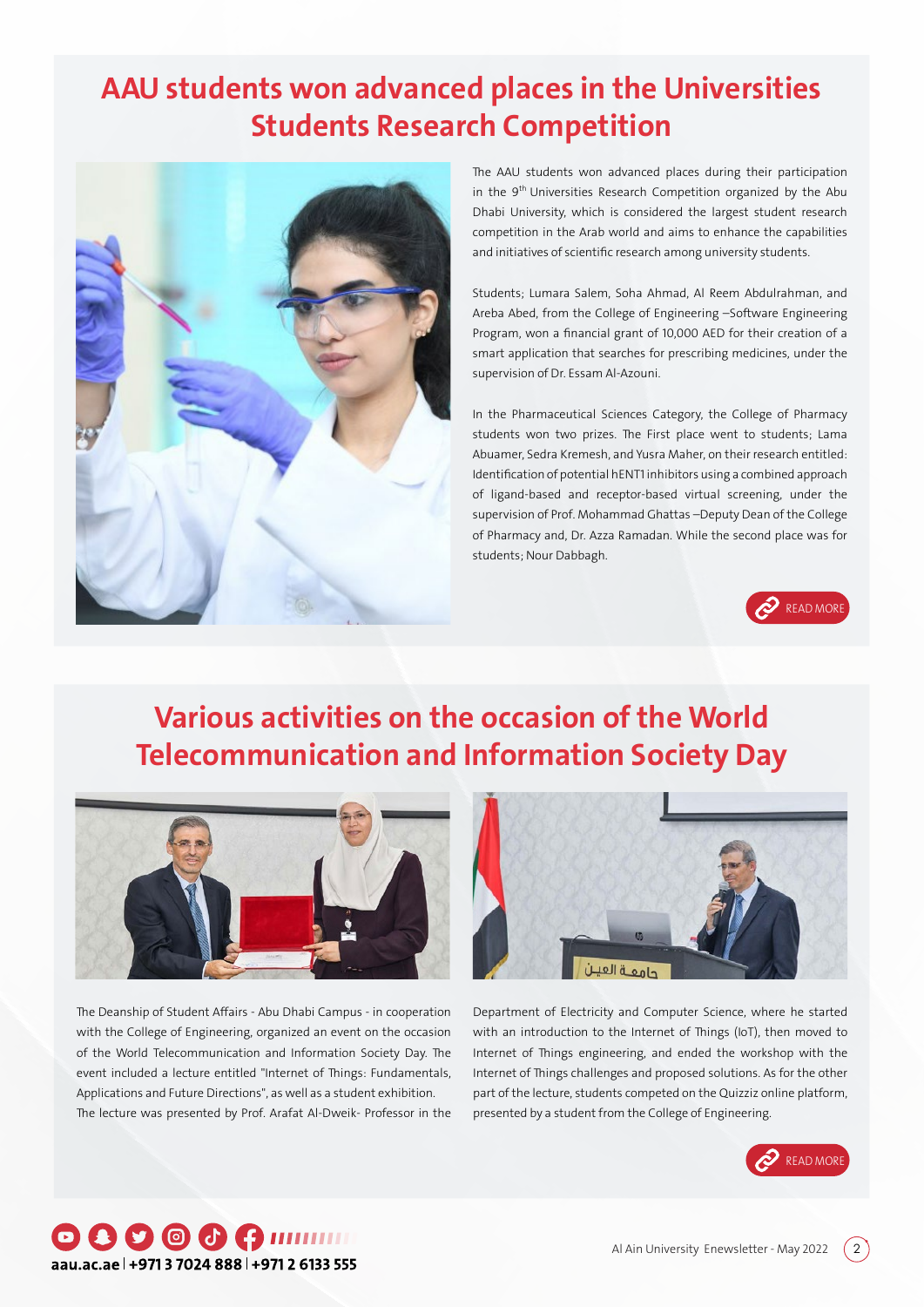## **The College of Engineering enhances students' skills in designing electronic projects**



The College of Engineering at Al Ain University, Abu Dhabi Campus, organized the "Arduino for Engineers" workshop; presented by Eng. Huda Alheeh, to support students to create their own Arduino projects.



The workshop was opened with an introduction to Arduino, how it works and how to use it safely. The students were trained on how to program the Arduino by writing a code on the Arduino IDE.



## **The College of Engineering honors outstanding students in extracurricular activities**



The College of Engineering in Abu Dhabi Campus represented by Dr. Faten Kharbat, Deputy Dean of the College, organized an honoring event for the engineering students. The event aimed to honor all the



students who either participated or organized different events during the academic year of 2021/2022 such as Ramadan Competition, pi Day, EXPO competition, EXPO workshops, and Althea Day.



### **000000mmm** aau.ac.ae | +971 3 7024 888 | +971 2 6133 555